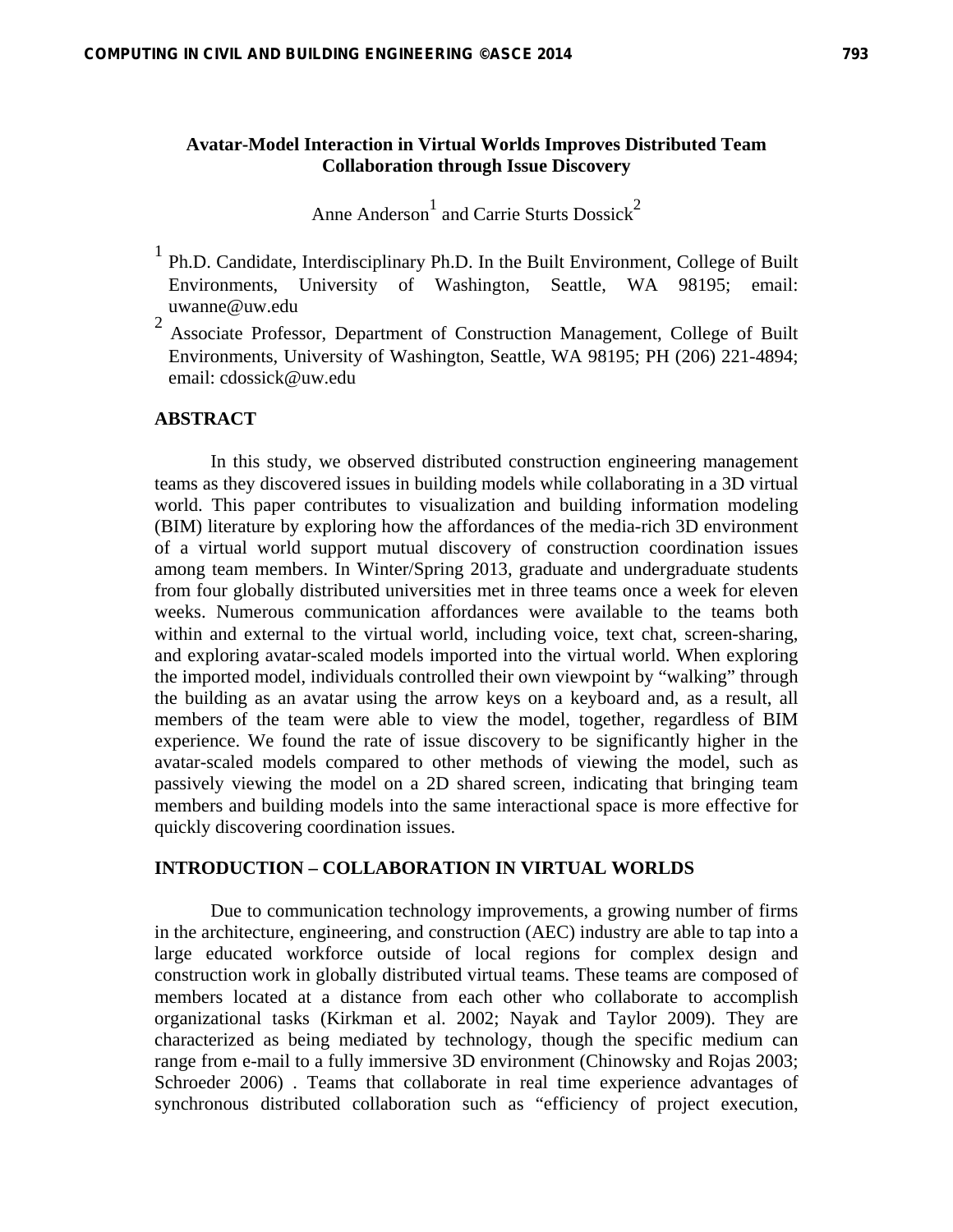When grappling with complex multi-disciplinary problems, AEC teams are effective when team members collaborate and synthesize knowledge across disciplinary domains (Carrillo and Chinowsky 2006; Whyte et al. 2008). With the rise of globalization and virtual work environments in AEC settings, it is increasingly important to understand how to support efficient systems of collaboration, information transfer, and joint problem solving in virtual teams. Many types of complex design and construction problems require shared analysis and planning that even collocated teams struggle to do efficiently and effectively (Dossick and Neff 2011), making the challenge facing virtual teams even greater.

#### **BACKGROUND**

Virtual worlds are defined as "persistent, avatar-based social spaces that provide players or participants with the ability to engage in long-term, coordinated conjoined action" (Thomas and Brown 2009, p. 37). An avatar is a digital representation of the user who, with this avatar, navigates the virtual world. By definition, interactions in the virtual world take place in real time and an action is expected to be met with reaction almost immediately (Bartle 2004). While many collaborative technologies have video, voice and chat capabilities, what is unique to virtual worlds is that a 3D environment is navigated by avatars that provide an additional layer of nonverbal communication in the form of gestures and avatar position and gaze (Yee et al. 2007; Anderson et al. 2011; Iorio et al. 2011).

**Communication and Copresence in Virtual Worlds.** People are social beings that rely on body language and other non-verbal cues to communicate (Kock 2004), and studies have shown that social conventions tend to carry over from the physical world into the virtual world (Bailenson et al. 2005; Yee et al. 2007). In a previous study, participants reported feeling emotions such as embarrassment and anger, and tried to avoid passing through other avatars, sometimes apologizing when they did so (Slater et al. 2000). This indicates that a sense of "copresence" exists in virtual worlds. Building on the definition of "presence" in an electronically-mediated environment as *the sense of being there* (Steuer, 1992), copresence is defined as *the sense of being there with others* (Schroeder 2006).

**Visualization and Collaboration in AEC teams**. For collocated AEC teams, much work has been done around how shared visualizations, such as Building Information Modeling (BIM), support distributed knowledge exchange through interaction, collaboration and communication (Orlikowski 2000; Liston 2007; Taylor 2007; Whyte et al. 2008). Tacit knowledge exchange is vital. For the practitioner who creates them, visualizations and models both serve as a way to communicate knowledge and as a means of knowing, making the division of tacit and explicit knowledge almost inseparable (Whyte et al. 2008). Those who receive a drawing or a model reinterpret it through their own domain lens, their role on the project, and their disciplinary expertise (Dossick and Neff 2010). Consequently, models and documents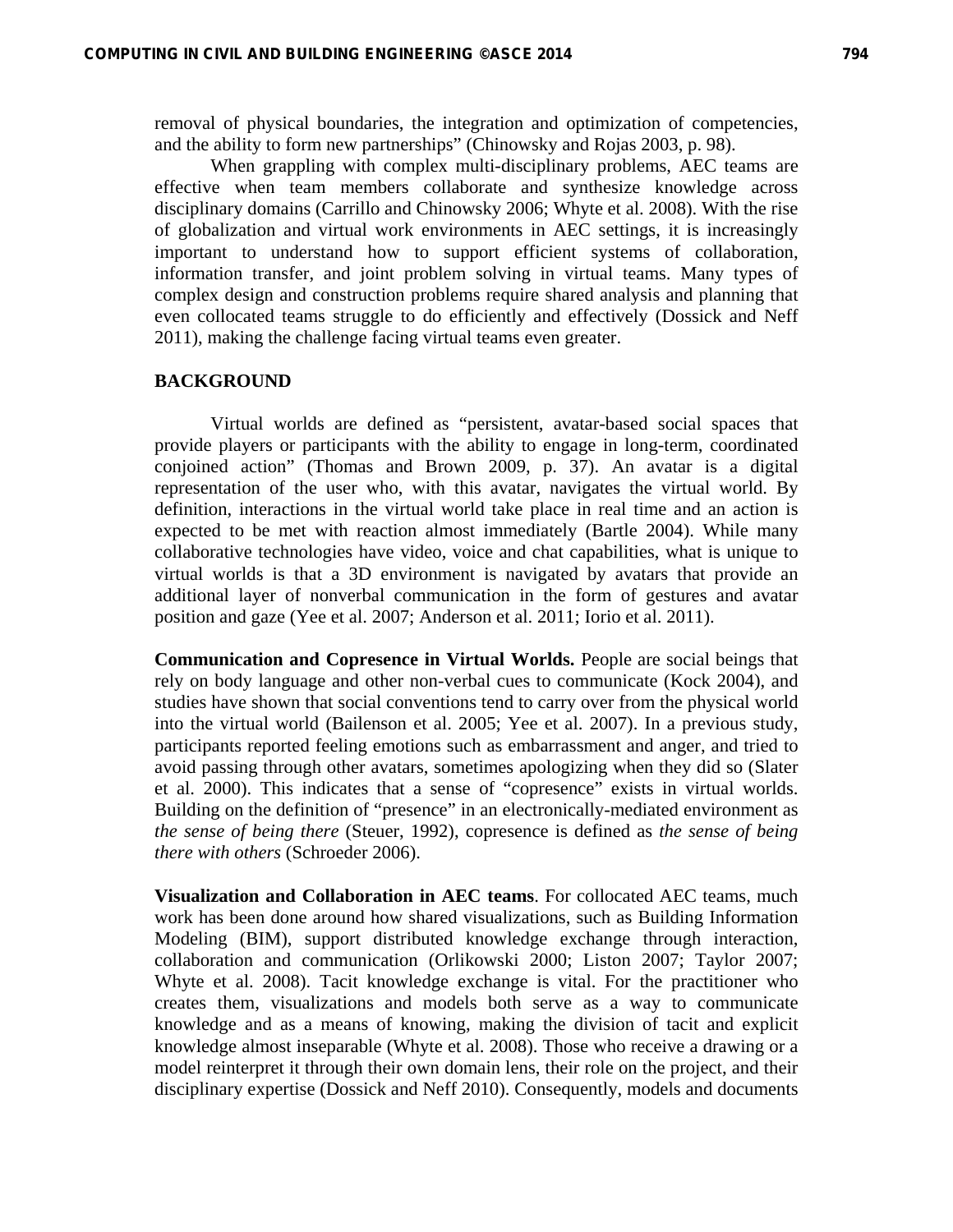are sites for conversation where meaning is made in part through talk (Neff et al. 2010). Dossick and Neff define messy talk as "unplanned, unforeseen and unanticipated" talk supporting brainstorming and mutual discovery (2011, p. 85). Visualization leads to "unexpected discoveries" through designers' rapid-fire process of sketching, analysis, and synthesis (Suwa 2000, p. 240).

In this paper we explore visualizations in distributed team settings and how the affordances of virtual worlds populated by both models and avatars shape this discovery. We present findings from a study of globally distributed virtual teams who worked on design and planning tasks using Building Information Modeling (BIM) in an online 3D virtual world. The participants conducted all meetings online where they interacted with other team members as avatars.

### **RESEARCH METHODOLOGY**

During the winter and spring of 2013, students from four globally distributed universities met in teams to complete an interdisciplinary design and planning task for a building project with each university's subteam being responsible for one component of the project. The teams each had 9 students: 3 from the Indian Institute of Technology-Madras (IITM) in Chennai, India (3D modeling in Autodesk Revit); 3 from the University of Twente (UT) in Enschede, Netherlands (Cost Estimating in BIMserver); 2 from Virginia Tech (VT) in Blacksburg, Virginia, U.S. (Baseline Schedule in Simvision); and 1 from the University of Washington (UW) in Seattle, Washington, U. S. (4D Modeling in Autodesk Navisworks). The teams met once a week for eleven weeks.



**Figure 1. Students exploring the avatar-scaled building model.** 



**Figure 2. Small model in the team room; Team Wall in the background.** 

**The CyberGRID 3D virtual world.** The teams met in an online virtual world called the CyberGRID (Cyber-enabled Global Research Infrastructure for Design), developed by Virginia Tech to support research of geographically distributed team work in the AEC industry (Figures 1 and 2). To navigate the CyberGRID, a participant creates an avatar, which is a digital representation of a human, and navigates the space using the arrow keys on a keyboard. Communication affordances within the CyberGRID include voice, text chat, Team Walls for desktop sharing,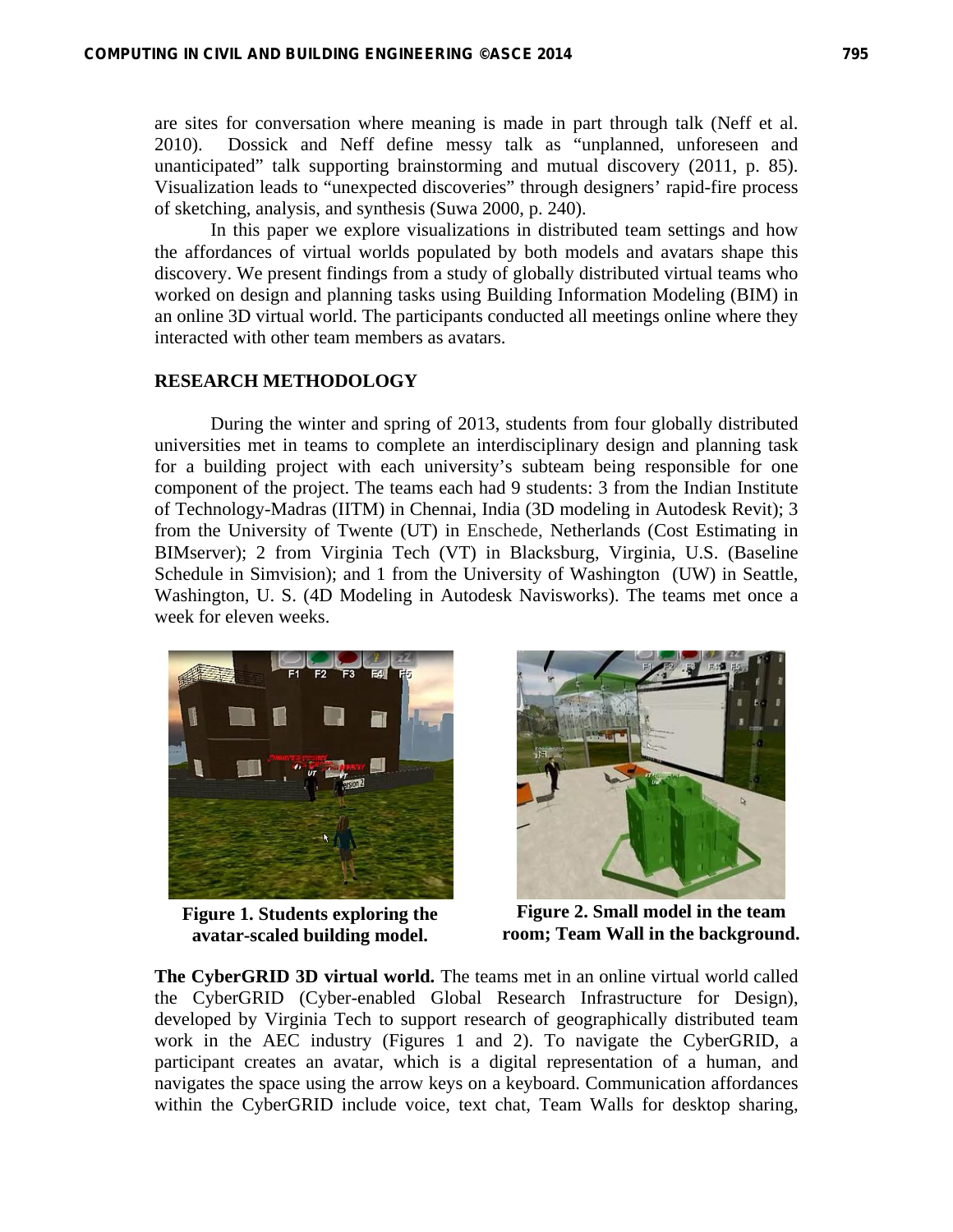overhead thought bubbles, C-mail (electronic mail within CyberGRID) and a file repository (Iorio et al. 2011). 3D building models can be imported into the space where they may be explored by participants as avatars. Avatar location and position are also effective means for communication (Anderson et al. 2011). In addition, participants had access to external communication tools such as instant messaging, Google Docs, a file repository (Dropbox) and e-mail.

**Data Collection and Analysis.** Data collection included ethnographic observation in the virtual world, audio and video recordings of meetings, transcripts from the online chats, Google Docs, and submitted assignments. Because our research focused on issue discovery, the week 3 meetings were chosen for analysis. Week 3 was the first time the teams viewed model revisions provided by the IIT-Madras students. The IITM students were new to the Revit modeling software so it was expected there would be errors in the model to be discovered by their teammates. The meetings were transcribed using ELAN, an annotation tool developed at the Max Planck Institute for Psycholinguistics. ELAN allows multiple media—in our case video and audio—to be imported, transcribed and annotated. The ELAN transcriptions were annotated for speaker, typist (person typing chat) and discoveries. The discoveries were coded for discovery trigger (e.g. avatar-scaled model or Team Wall), discovery type (e.g. error or confirmation), and cue type (e.g. avatar position or verbal description). Each discovery has a video time stamp that is used to identify the discovery. The discoveries were bracketed from first mention of the discovery to agreement by at least one other member. The time duration and number of words for each discovery were noted.

# **FINDINGS**

**Communication Tools Used.** The teams had several communication tools available to them both within and external to the virtual world. Table 1 lists the tools each team chose to use in week 3. One factor that complicated the study was that the IITM students were unable to access the CyberGRID virtual world. In order to communicate with their teammates synchronously, each team used instant messaging (IM) through Google Talk which required one team member to invite all other team members to the IM conversation at the beginning of the meeting.

|  | Table 1. Communication tools used in week 3 meetings |  |  |  |  |
|--|------------------------------------------------------|--|--|--|--|
|--|------------------------------------------------------|--|--|--|--|

|        | <br>$\frac{1}{2}$ | $\operatorname{chat}$<br>⊠ | $\frac{d}{dt}$<br>$\triangle$<br>lgoor<br>with | $\infty$<br>Shared | ā<br>share<br>Pens | S<br>bubbles | location<br>position<br>ratar<br>an | opbox | nai |
|--------|-------------------|----------------------------|------------------------------------------------|--------------------|--------------------|--------------|-------------------------------------|-------|-----|
| Team A |                   |                            |                                                |                    |                    |              |                                     |       |     |
| Team B |                   |                            |                                                |                    |                    |              |                                     |       |     |
| Team C |                   |                            |                                                |                    |                    |              |                                     |       |     |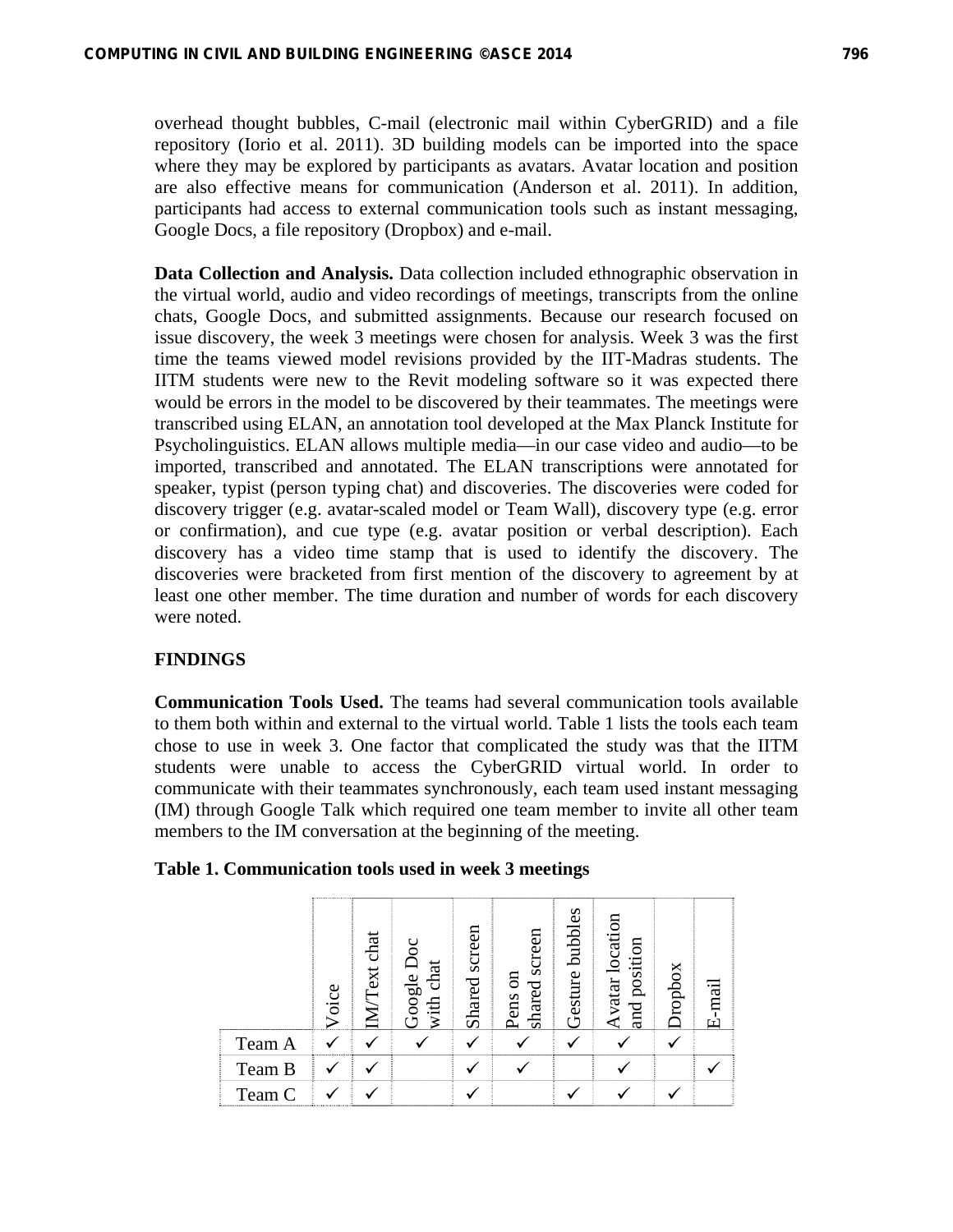Team A chose to communicate primarily by voice within the virtual world as they explored the avatar-scaled model (Figure 1) to review updates provided by IITM. Only six IM exchanges were recorded while they explored the model. In one of the exchanges, IITM asked what they thought about the about the model and VT responded by saying they were "going through it now." As they explored, they took notes using a synchronously shared document via Google Docs to which the IITM group had access. While walking through the imported Revit model (which took a total of 25 minutes) Team A found 22 issues -- nearly one per minute.

Team B was simultaneously engaged with voice in the virtual world and with IM to communicate with IITM. Typically, one student in the virtual world would bring something to the others' attention using voice, discuss it briefly, and then share it via IM with the IITM students. Team B only spent seven minutes in the avatarscaled model, but during those seven minutes discovered five issues with the model - nearly one per minute. Even though they had significantly fewer discoveries than Team A, their discovery rate in the model was nearly the same.

Team C chose a different way to communicate with their teammates than Teams A and B. Roughly 20 minutes into the meeting, after the group IM had been established, one member stated, "I think we should do everything in Google Chat and we can just talk with our headsets with each other but what's the point of just getting with everyone in the CyberGRID then? Maybe to check the model or something." They proceeded to conduct the majority of their subsequent communication through IM unless something warranted using voice, which happened few times. They entered the avatar-scaled building model 36 minutes into the meeting and spent the remainder of the meeting in the model for a total of 75 minutes in the model. Team C found five issues that were triggered by the avatar-scaled model – a rate of 0.07 discoveries per minute, which is roughly 1/10 the discovery rate of the other two teams.

**Discovery Triggers.** The discovery trigger is defined as the delivery medium for model information. In other words, what was the team viewing when a discovery was made? There were four primary ways to view the Revit building model:

- (1) The avatar-scaled model in the yard outside the virtual team room. See Figure 1.
- (2) The small-scale model located in the virtual team room. See Figure 2.
- (3) Having Revit open on one's own computer and viewing it directly in the Revit software. UW, UT, and IITM had access to Revit on lab computers; VT did not.
- (4) Viewing the model on a shared-screen, i.e. one person has the model open on their desktop and shares their desktop on the Team Wall in the virtual team room where their teammates are also able to view it. See Figure 2.

For all three CyberGRID teams, the vast majority of the discoveries were triggered while walking through the avatar-scaled model (79%, 83% and 83% for Teams A, B, and C respectively). The students were informed that avatar-scaled models were available in the space for exploration, but were not required to use them. They had the freedom to communicate with any tool available to them (see Table 1) and to structure the meeting how they chose. Teams A and B chose to communicate primarily using voice while in the avatar-scaled model (85% and 73% voice for Teams A and B respectively, based on word count), while Team C chose to communicate using both voice and IM while in the model. Based on a word count,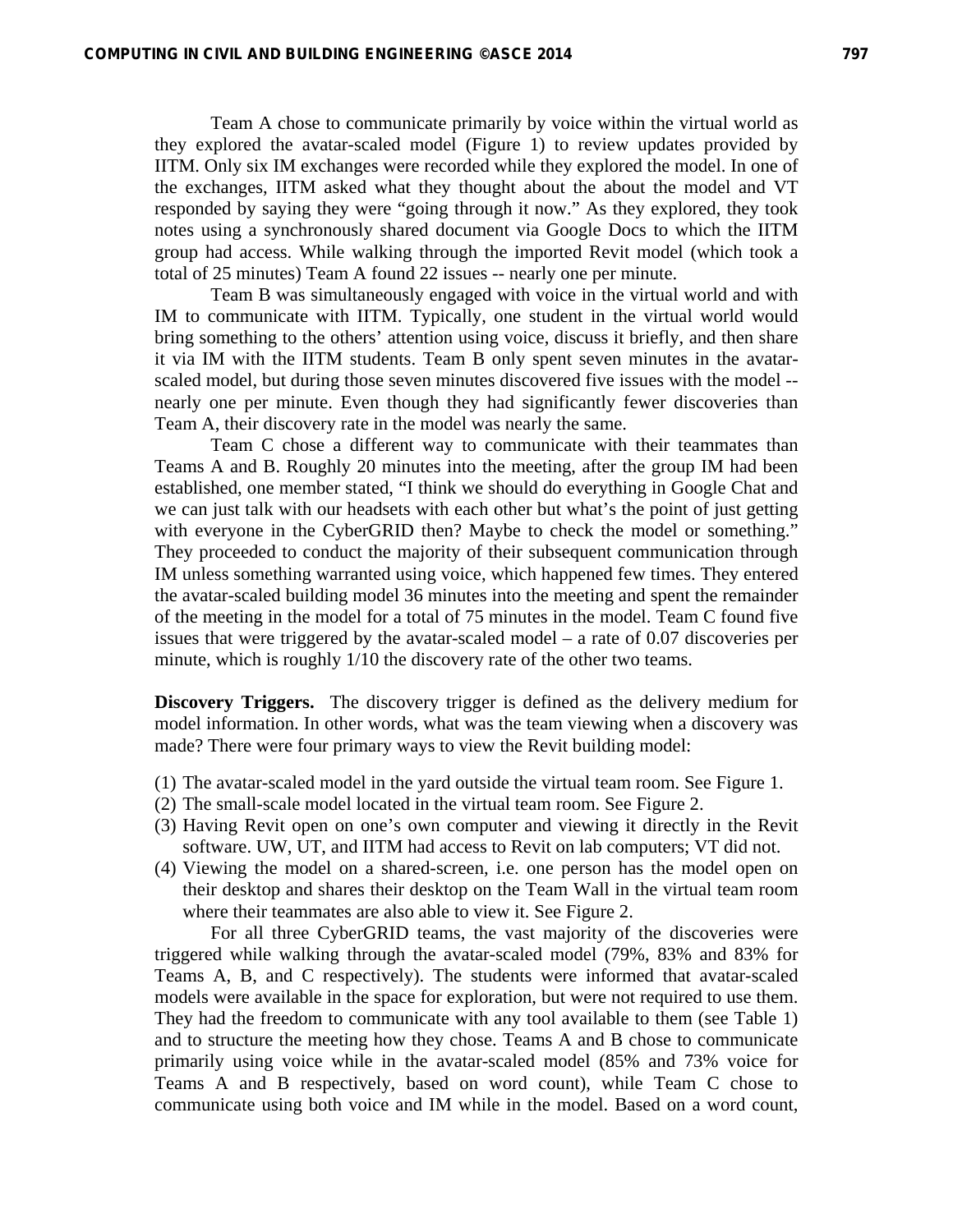49% of the words exchanged by Team C were via voice, with the other 51% being IM.

#### **DISCUSSION AND CONCLUSION**

All three teams successfully used multiple channels to communicate with each other, including voice, text chat, and shared screens within the virtual world as well as IM, a file repository, and e-mail outside the virtual world. Because they used all of the tools successfully, this indicates that the channels used to communicate specific items were chosen purposively.

In the third week of the study, the teams were tasked with reviewing the Revit model to ensure revisions made to the model by the IITM students were in accordance with what the team had discussed in the previous week. Team A chose to systematically explore the avatar-scaled model and then return to the virtual team room where they shared the Revit model on the Team Wall to brainstorm solutions to the issues they discovered (indicating that Team A was capable of using shared screens to view the model but chose to walk through the model to review the updates). Team B only explored the model after one team member noticed something odd in the small-scale model located in the team room and proceeded to the avatarscaled model to "go check," followed by his teammates. It happened that entering the avatar-scaled model to check that one item wound up triggering five more discoveries for Team B as they walked through the model – discoveries that they may not have found had they not entered the model. Team C also entered the avatar-scaled model, but because the majority of their communication was via IM, they spent very little time "in" their avatars while in the model. Their attention was focused on the IMs with their team. Even though Team C's rate of discovery was low while in the model, the percentage of discoveries in the model, 83%, was still quite high.

Given the four different ways that the teams had to view the Revit model, the viewing method that triggered the most discoveries was exploration of the avatarscaled model. While in the model, the members of Teams A and B would bring discoveries to the attention of others as they walked through the model together, each member having a unique viewpoint and viewing different items as they walked, e.g. one student said, "the columns are shown on the outside which is no good" followed shortly by a team member in the same area saying, "yeah and the handrails are not aligned."

When considering how a model is viewed when walking through the model versus viewing it on a shared screen, the teams are copresent with each other and with the model in both scenarios, but there are two primary differences between the way the model is viewed in each case:

(1) Independent navigation vs. single viewpoint. Using an avatar to navigate the model allows the user to control one's own viewpoint. In the screen-sharing scenario, one person controls what is shared on the screen and everybody must view the same thing. Independent navigation allows more issues to be discovered when a team is exploring the model because more items are being viewed at any given time.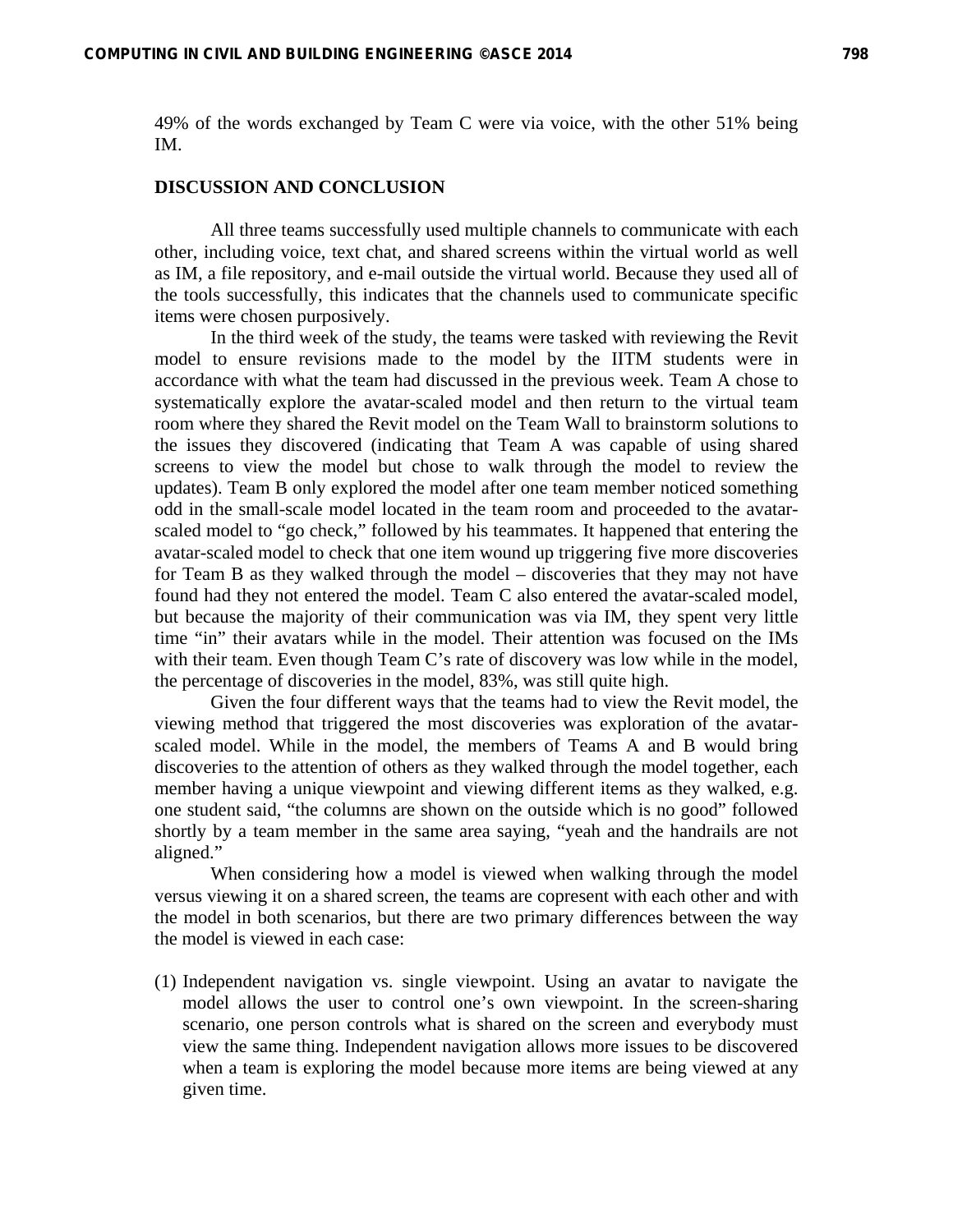(2) Avatar centric vs. object centric viewpoint. Viewing a model using avatars more closely resembles how people explore buildings in the real world. The viewpoint when a user is walking through a building model as an avatar is egocentric (the viewpoint originates through or near the avatar and the objects in the building or model move around the avatar as the user navigates. The user can also see other avatars (teammates) in view, and can see what they are viewing when they discover an issue, which is natural when exploring a building with others.

Our findings indicate that, if discovery of issues is critical, the best way to trigger discovery of those issues is to bring the model and the team into the same interactional space where navigation is independently controlled such that they may more effectively engage with each other and with the building model.

### **REFERENCES**

- Anderson, A., Dossick, C. S., Iorio, J., Taylor, J. E. and Neff, G. (2011). "Avatars, text, and miscommunication: The impact of communication richness on global virtual team collaboration." Proc Annu Conf Can Soc Civ Eng Proceedings, Annual Conference - Canadian Society for Civil Engineering **4**: 2767-2775.
- Bailenson, J. N., Swinth, K., Hoyt, C., Persky, S., Dimov, A. and Blascovich, J. (2005). "The Independent and Interactive Effects of Embodied-Agent Appearance and Behavior on Self-Report, Cognitive, and Behavioral Markers of Copresence in Immersive Virtual Environments." Presence: Teleoperators & Virtual Environments **14**(4): 379-393.
- Bartle, R. A. (2004). Designing virtual worlds. Indianapolis, Ind., Indianapolis, Ind.: New Riders Pub.
- Carrillo, P. and Chinowsky, P. (2006). "Exploiting Knowledge Management: The Engineering and Construction Perspective." Journal of Management in Engineering **22**(1).
- Chinowsky, P. S. and Rojas, E. M. (2003). "Virtual Teams: Guide to Successful Implementation." Journal of management in engineering. **19**(3): 98.
- Dossick, C. S. and Neff, G. (2010). "Organizational Divisions in BIM-Enabled Commercial Construction." Journal of Construction Engineering and Management **136**(4): 459-467
- Dossick, C. S. and Neff, G. (2011). "Messy talk and clean technology: communication, problem-solving and collaboration using Building Information Modelling." Engineering Project Organization Journal Engineering Project Organization Journal **1**(2): 83-93.
- Iorio, J., Peschiera, G., Taylor, J. and Korpela, L. (2011). "Factors impacting usage patterns of collaborative tools designed to support global virtual design project networks." *ITcon* **16**: 209-230.
- Kirkman, B. L., Rosen, B., Gibson, C. B., Tesluk, P. E. and McPherson, S. O. (2002). "Five Challenges to Virtual Team Success: Lessons from Sabre, Inc." The Academy of Management executive. **16**(3): 67.